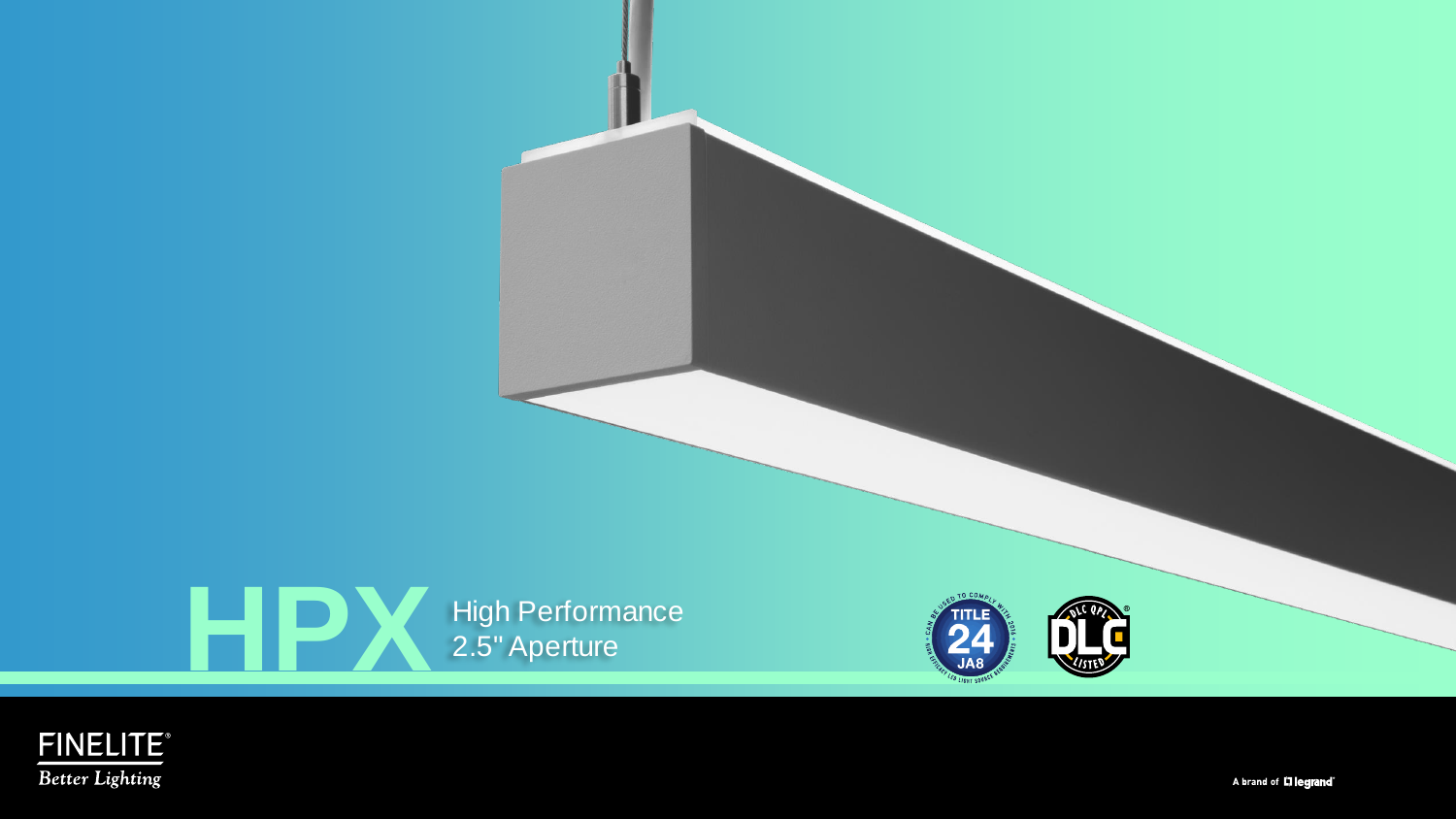# **High Performance 2.5" Aperture (HPX)**

LED Collection

The High Performance 2.5" Aperture (HPX) is a patented LED linear luminaire with a square micro profile and internal driver design. This luminaire delivers excellent performance and is equipped with a unique LED configuration for superior illumination. Output can be enhanced with advanced optical options. Available in Pendant, Surface Mount, and Recessed, HPX can be tailored from 2' to 12' sections in 1' increments.

#### **Declare 2.0**

This product is enrolled in the International Living Future Institute (ILFI) Declare 2.0 Program and is third-party verified.



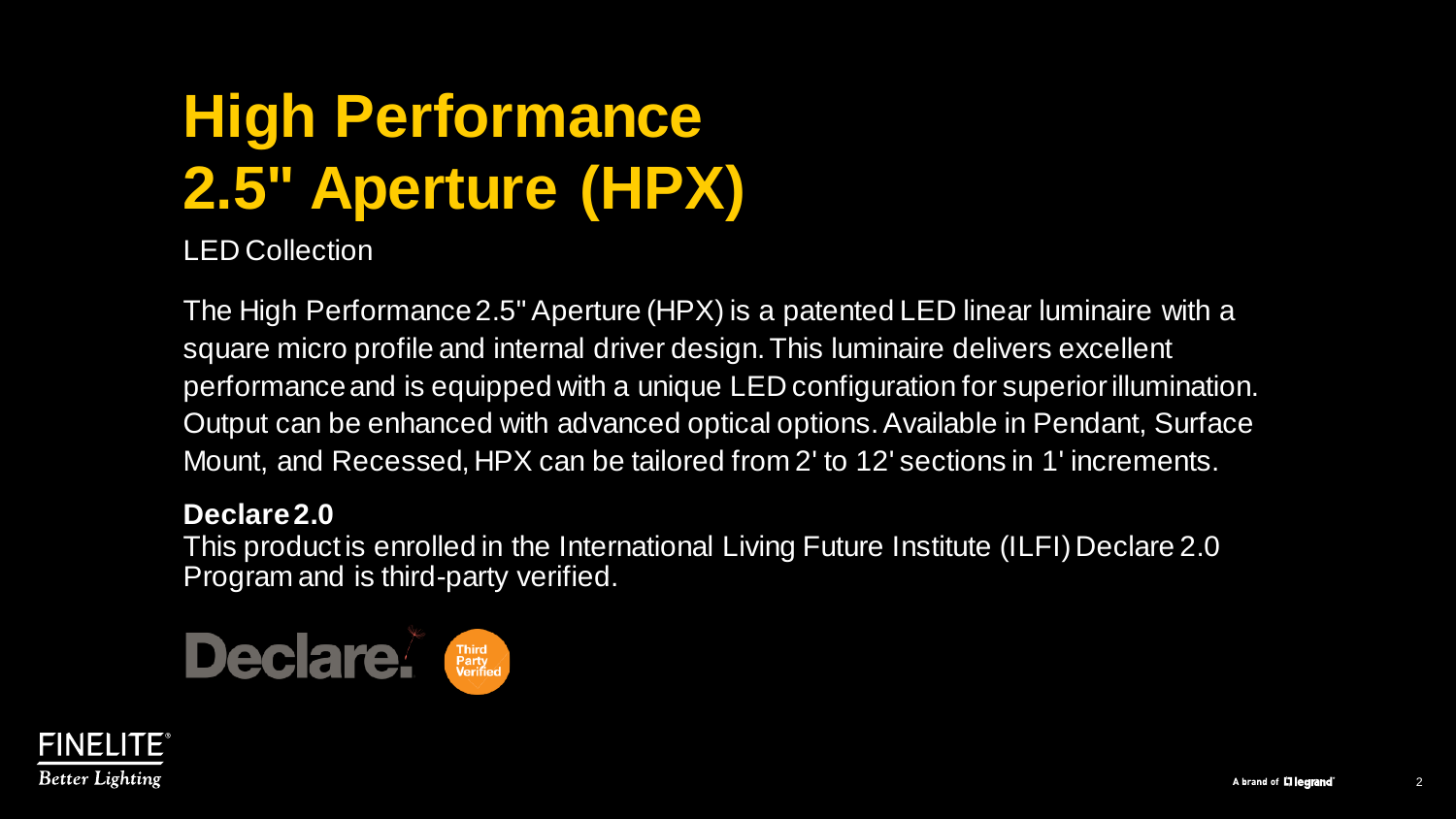## **Form**

The HPX aperture is a patented LED linear luminaire with a square micro profile



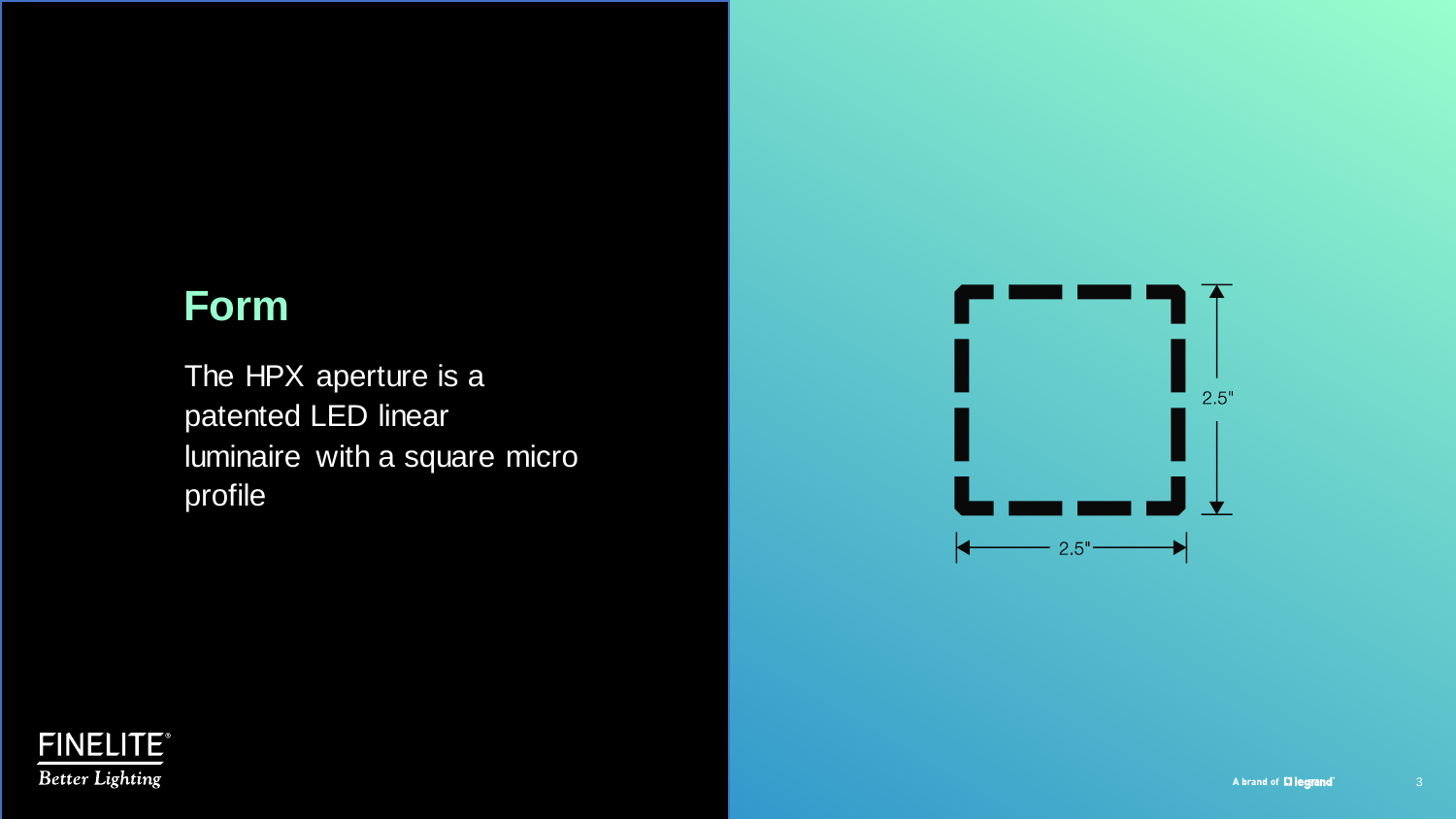## **Performance**

HPX is equipped with advanced optical options and a unique LED configuration for superior illumination



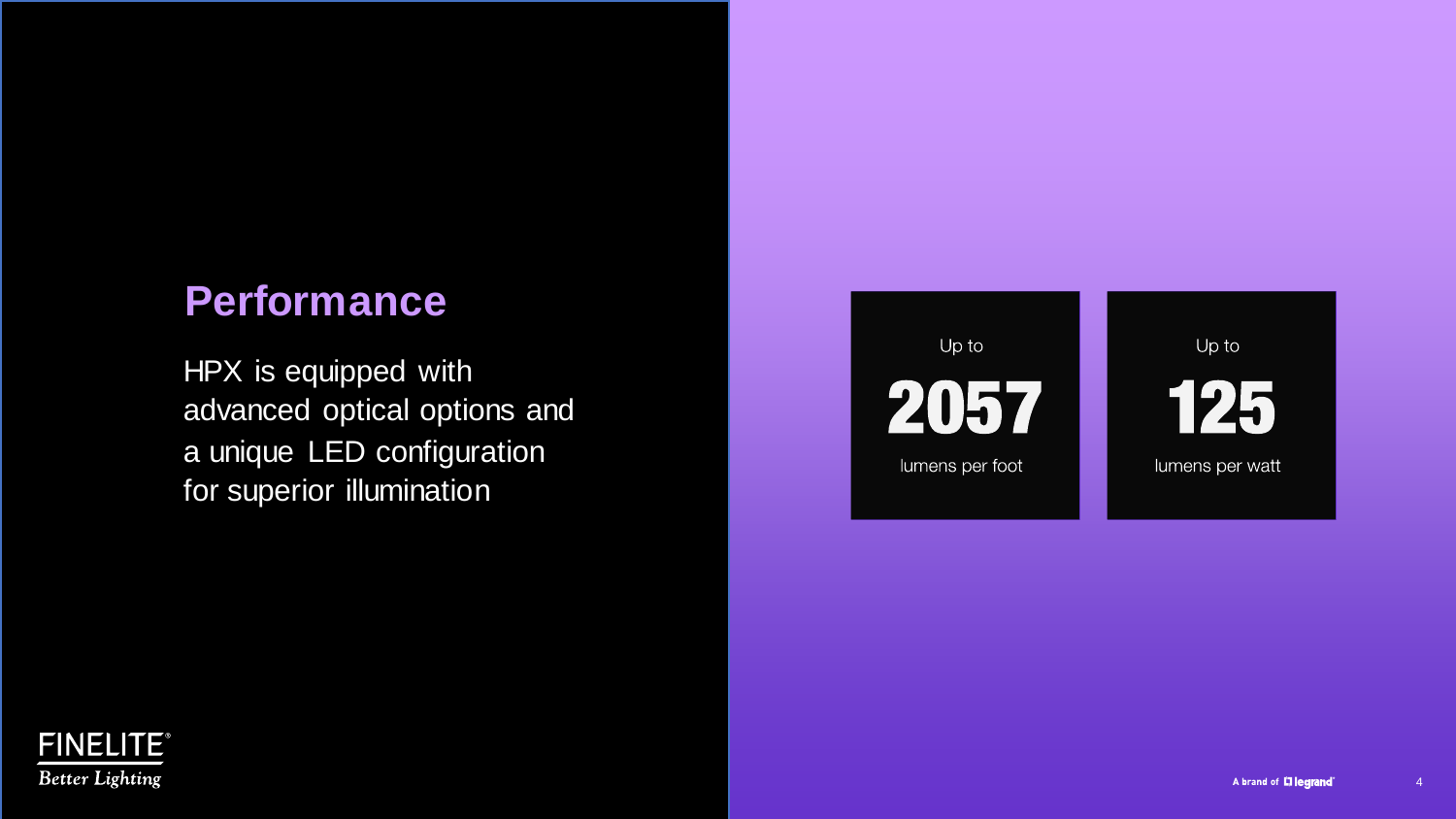## **Affordable**

Reduced materials and an internal driver design means lower maintenance and installation costs





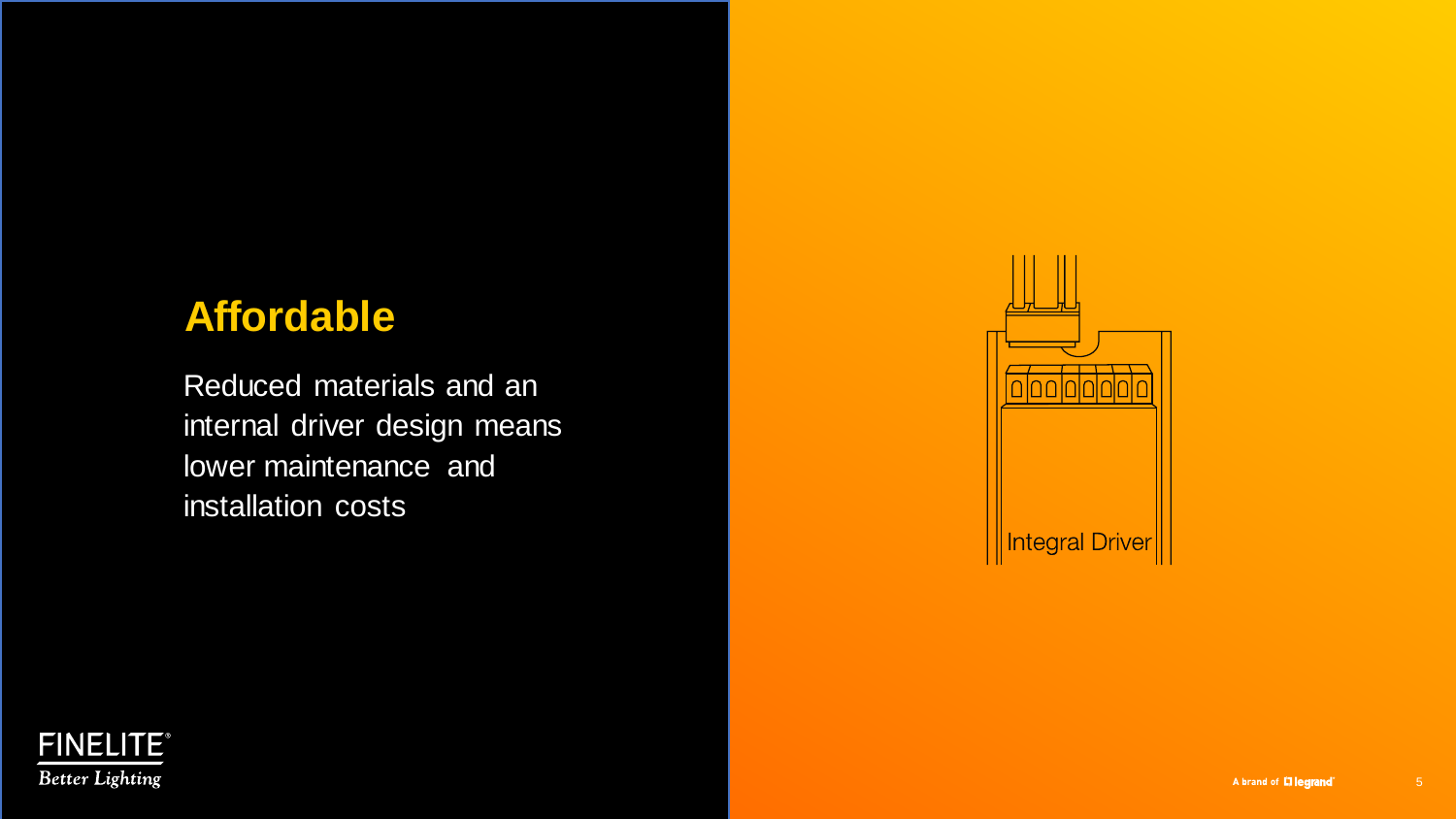# **Mounting Options**

Pendant Indirect/Direct, Pendant Direct, Surface Mount, and Recessed





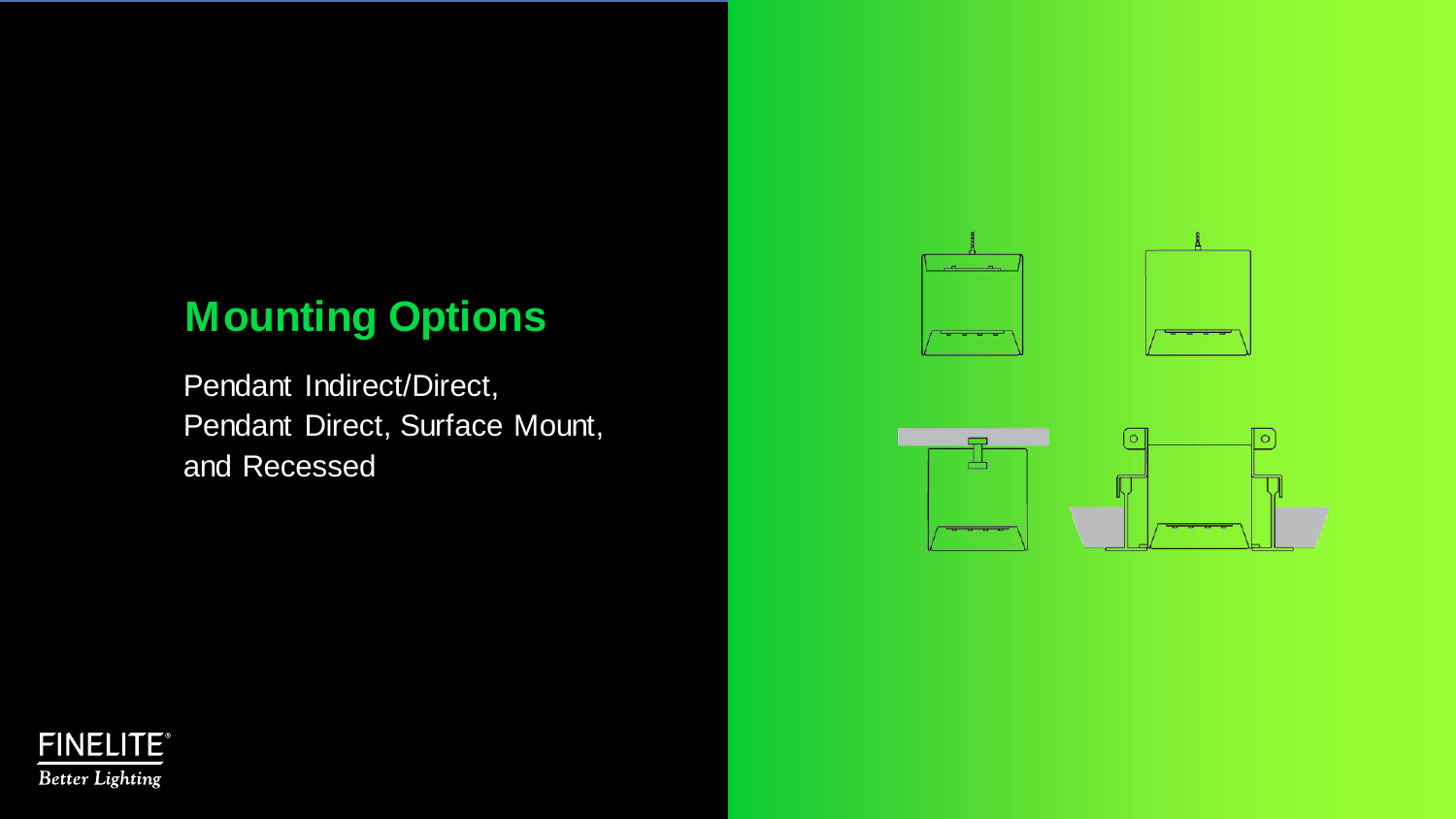# **Distribution**

Top Glow Flush











Asymmetric Optic with Top Glow



**FINELITE® Better Lighting**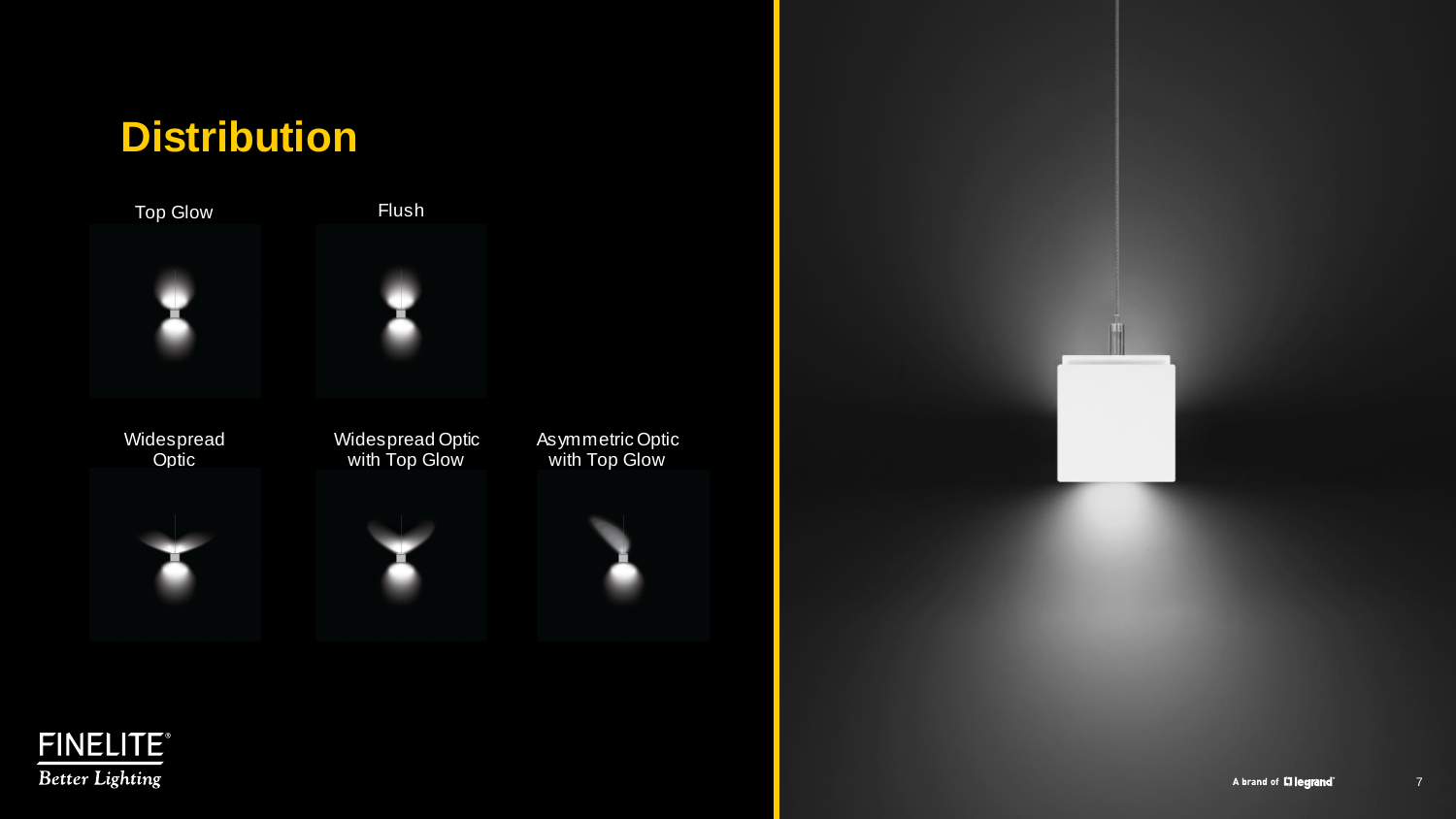# **Tailored Output**

Optimizing lighting levels to accommodate architectural design elements and code requirements

### **Static and 0-10V Tunable White**

- Standard (**S**)
- Boosted Standard (**B**)
- High (**H**)
- Very High (**V**)

### **FineTune FMX Controlled Tunable White**

- Boosted Standard (**B**)
- Very High (**V**)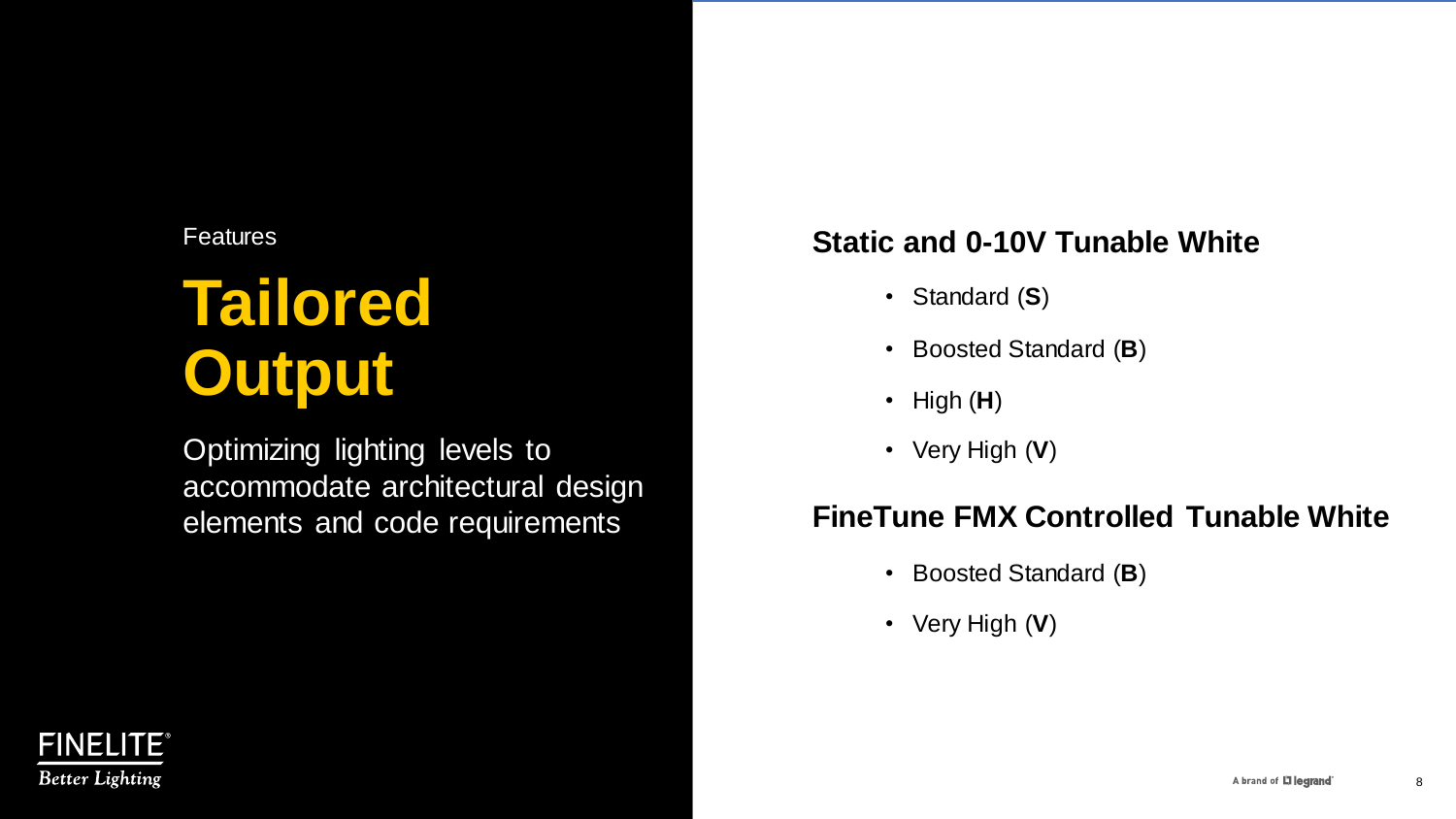# **Tailored Color**

Set white light and intensity to the preferences of the people in the space

- Static White light options at 3000K and 4000K CCT
- Tunable White options for two-source tunable white light between 2700K and 6500K CCT
- 80+ and 90+ CRI available

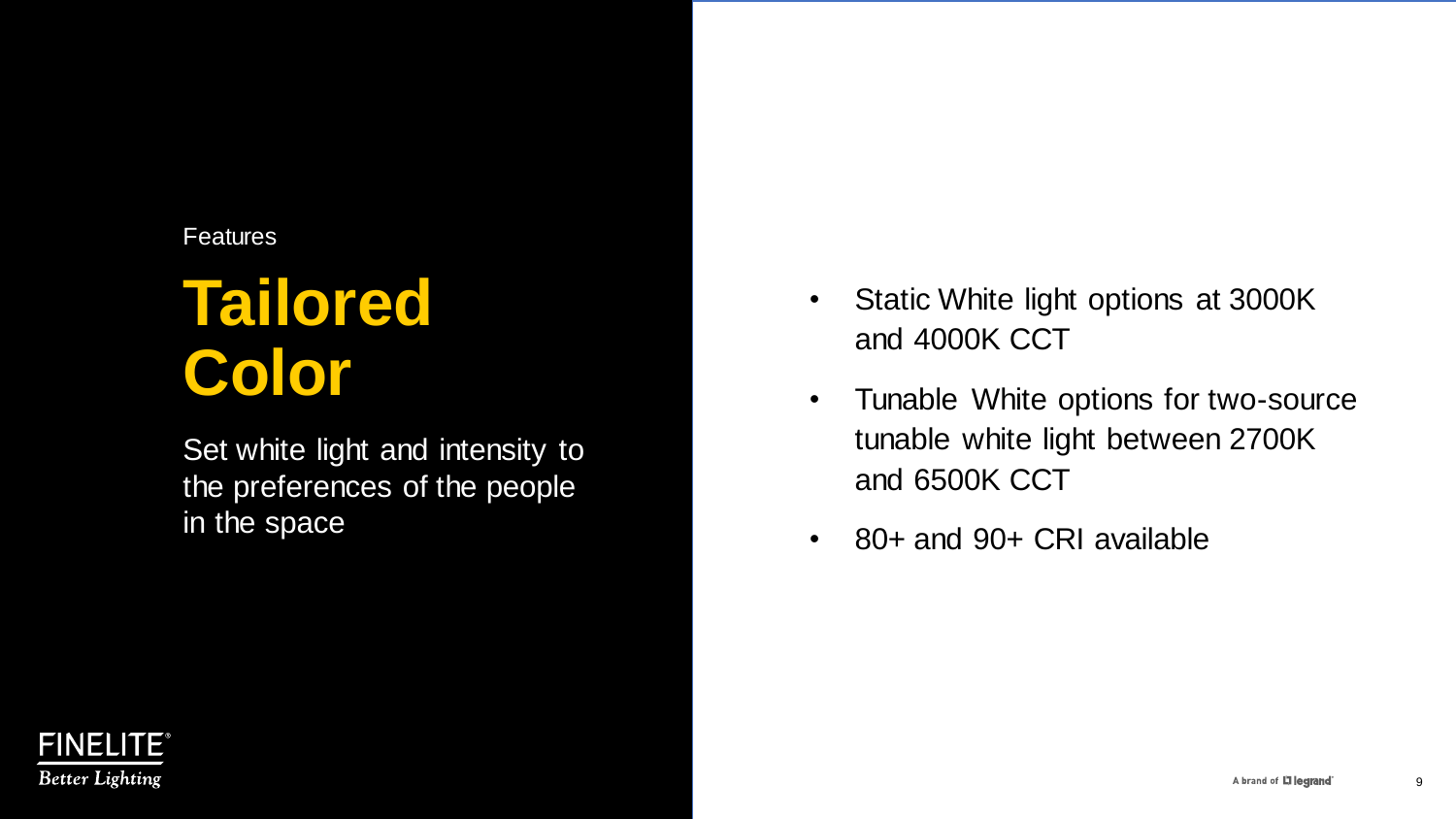# **Tailored Lengths**

Enhance architectural interiors with perfectly sized luminaires

- Minimum section length is 2' and maximum is 12'
- Tailored increments of 1'

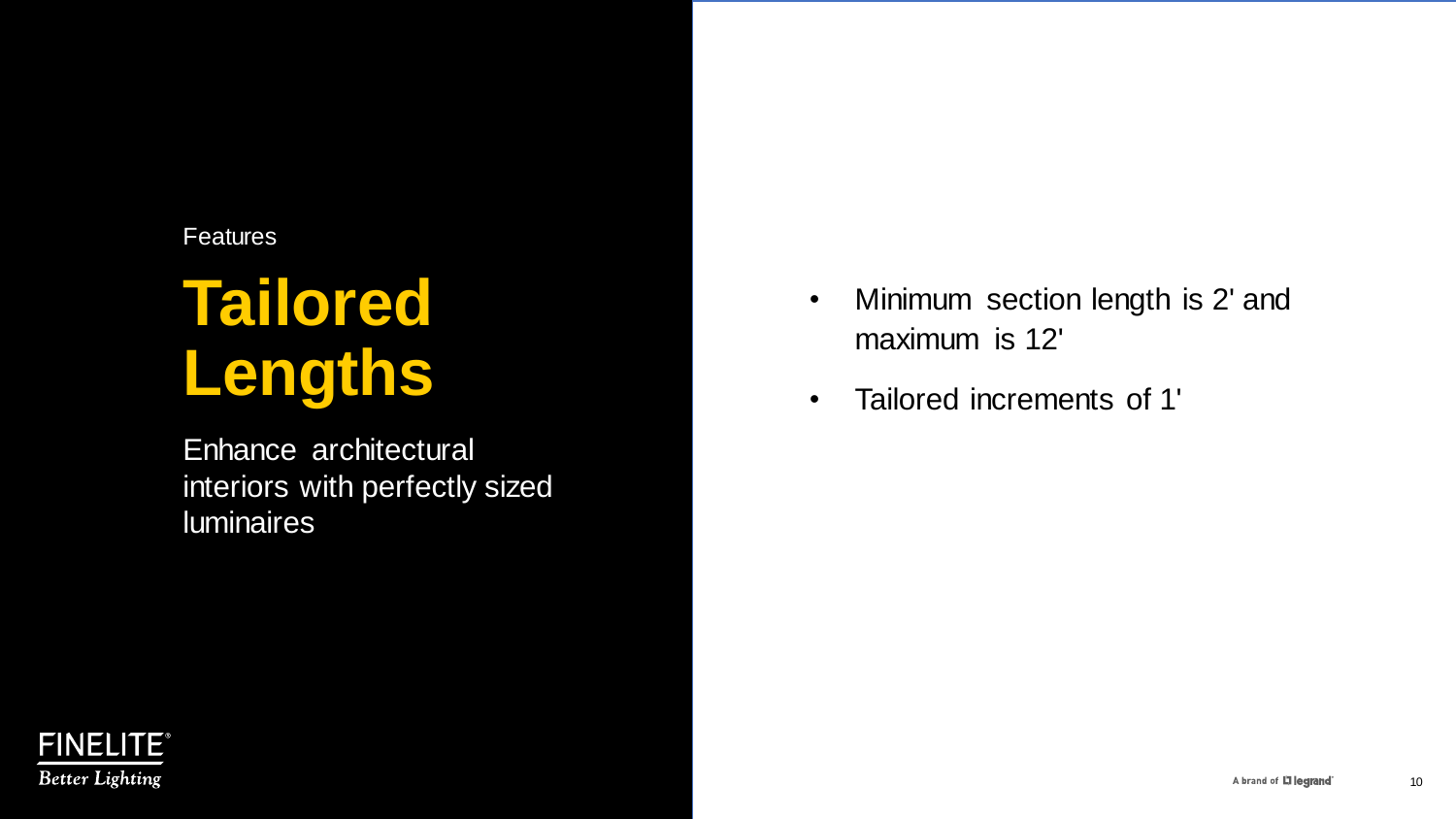# **Tailored Control**

Enhance application control with integrated sensors, dimming, and tunable white offerings

- Dimming from 100% to 10% standard; 1% available
- Industry-leading, pre-qualified drivers and controls tailored to meet project needs
- Integrated networked daylight and occupancy sensor options available
- Simplified white light color tuning design and installation with the FineTune controls system

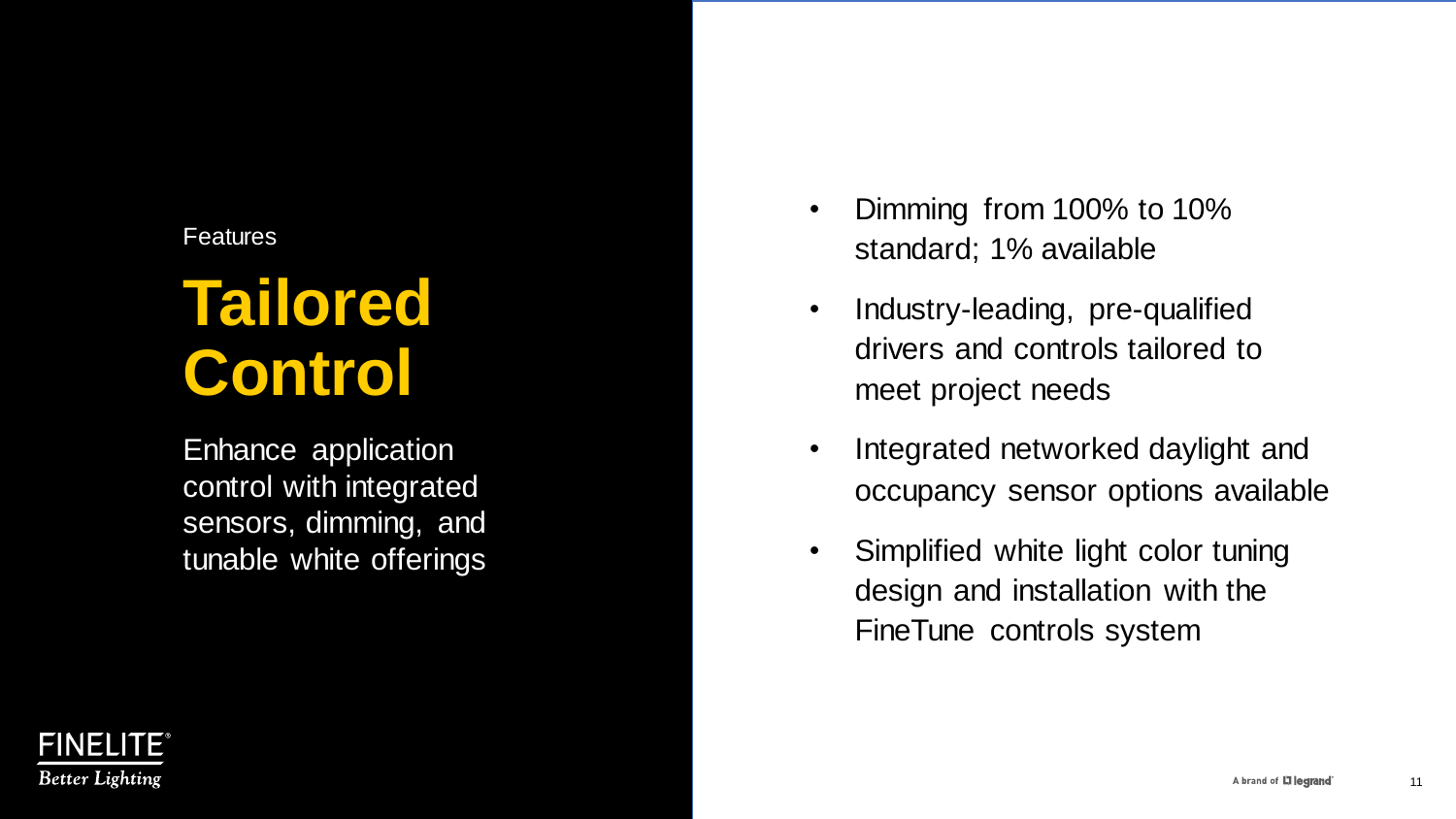## **HPX** Pendant Indirect/Direct

### **Optics**

HPX luminaire achieves light levels and efficacy requirements to meet DLC and similar rebate programs. Widespread (WSO) and Asymmetric (ASY) optics are available for uplight.



Widespread Optic



Widespread Optic with Top Glow



Asymmetric Left Flush or Right Optic with Top Glow

**FINELITE® Better Lighting** 





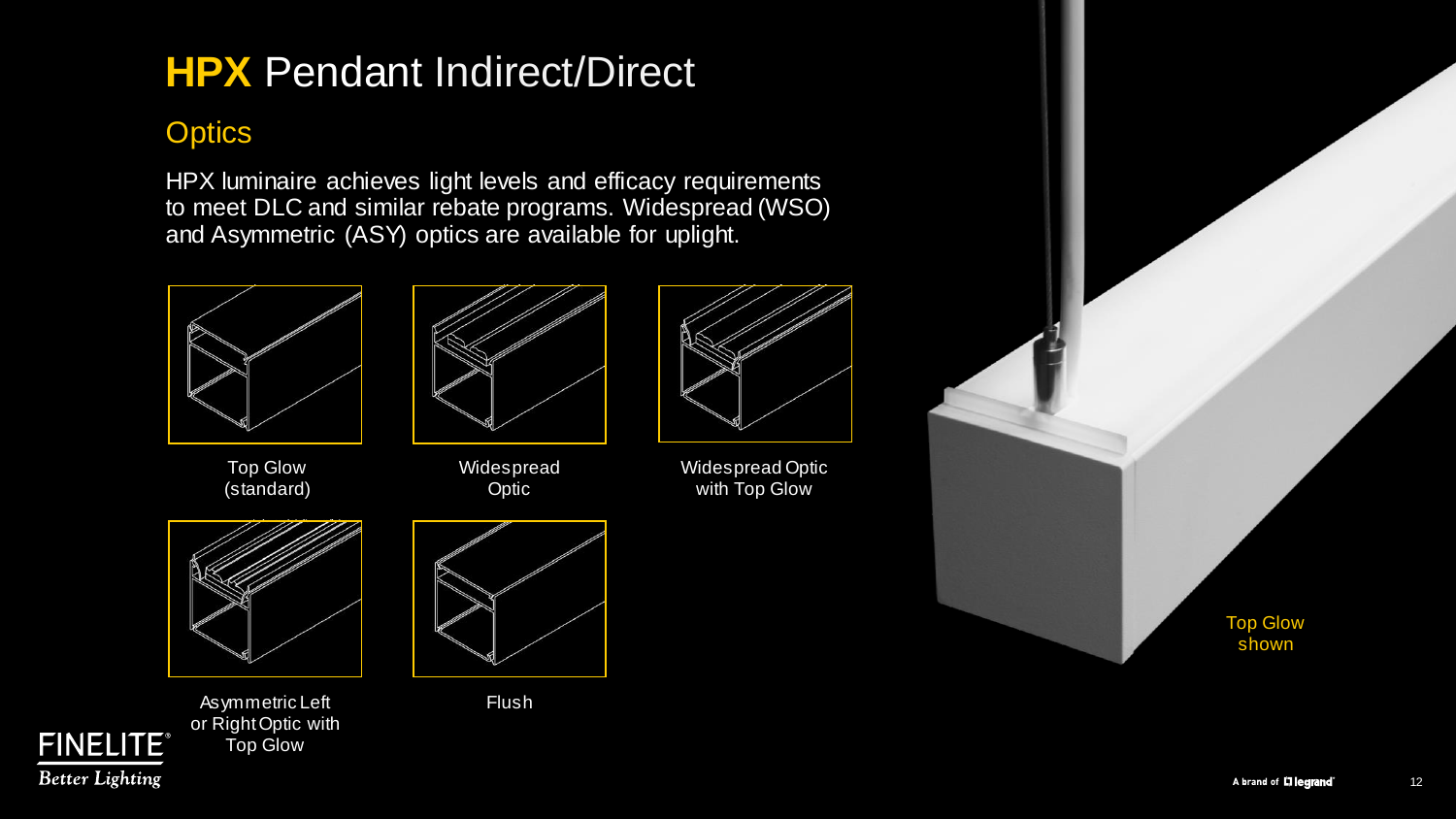

## **HPX** Pendant Direct, Surface Mount & Recessed







Pendant Surface Mount Recessed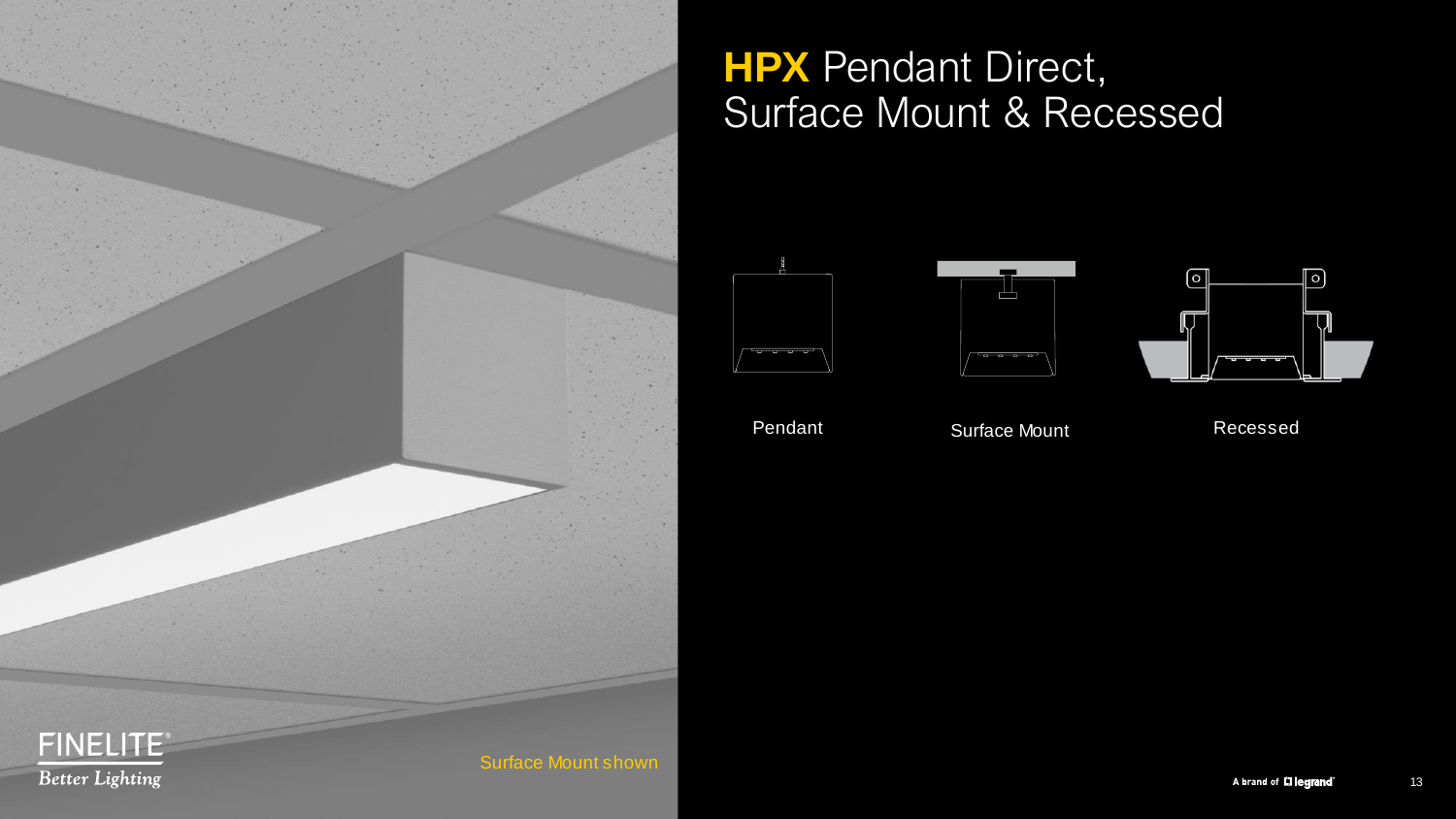## **Cross Sections**



**Indirect/Direct** Flush Diffuser



**Direct**



**Indirect/Direct** Asymmetric Left or Right with Top Glow



**Surface Mount**





**Indirect/Direct** Widespread Optic







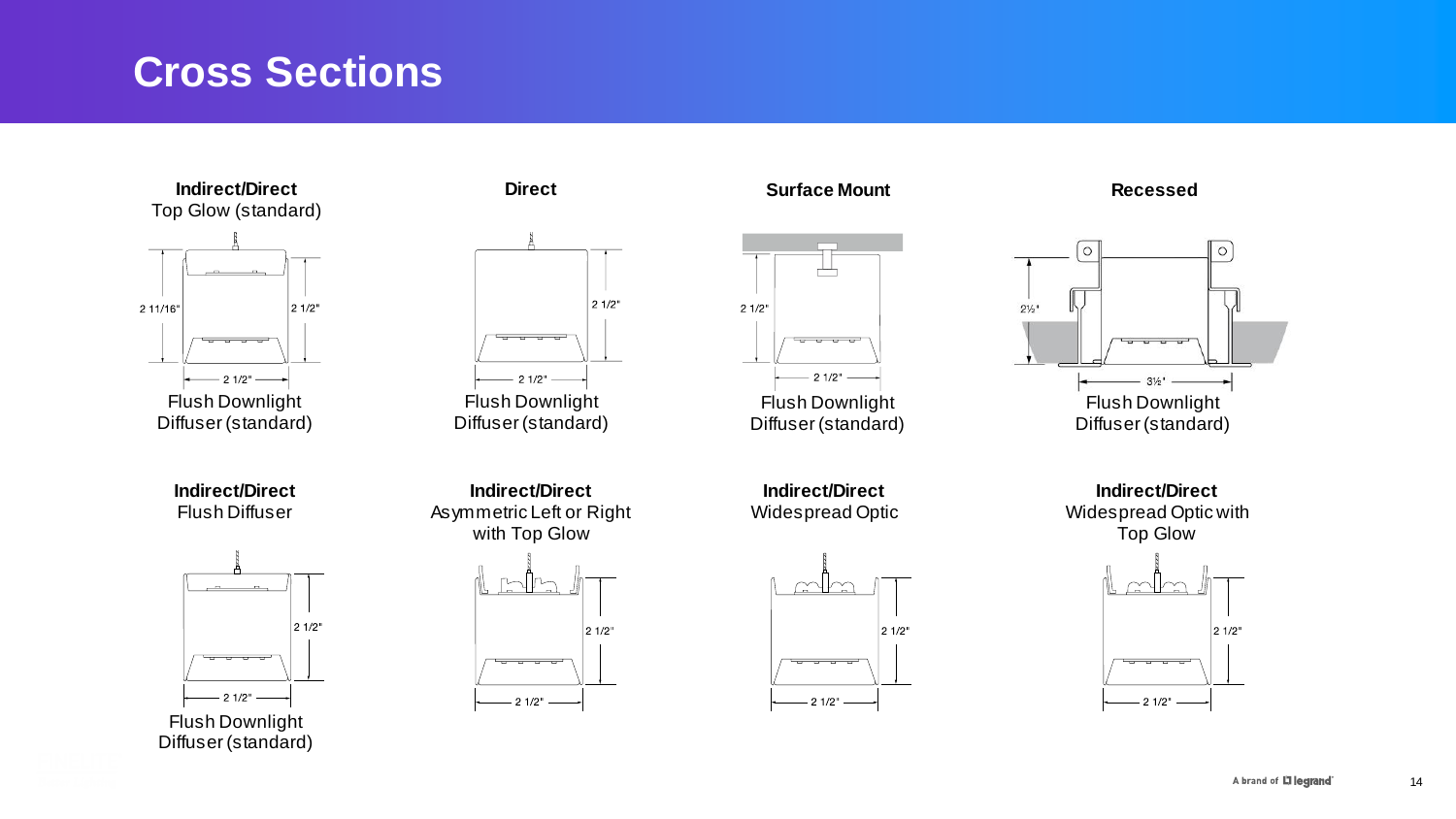### **Performance**

### Indirect/Direct with Top Glow Photometry

4' Luminaire 3500K



#### **HPX-P-ID-V-V-835-TG-F**

Uplight: Top Glow / Downlight: Flush Distribution: 50% Up (**V**) / 50% Down (**V**) Efficacy: 119 lm/W Uplight: 4111 lumens (1028 lumens/ft) Downlight: 4073 lumens (1018 lumens/ft) Total luminaire output: 8184 lumen 68.9 watts Peak Candela Value: 1564 @ 180º CRI: 80 / CCT: 3500K

ITL LM79 Report 92550

#### Direct & Surface Mount **Photometry** 4' Luminaire 3500K



#### **HPX-P-D-V-835-F**

Efficacy: 120 lm/W Total luminaire output: 4011 lumens 33.5 watts Peak Candela Value: 1371 @ 0º CRI: 80 / CCT: 3500K ITL LM79 Report 92552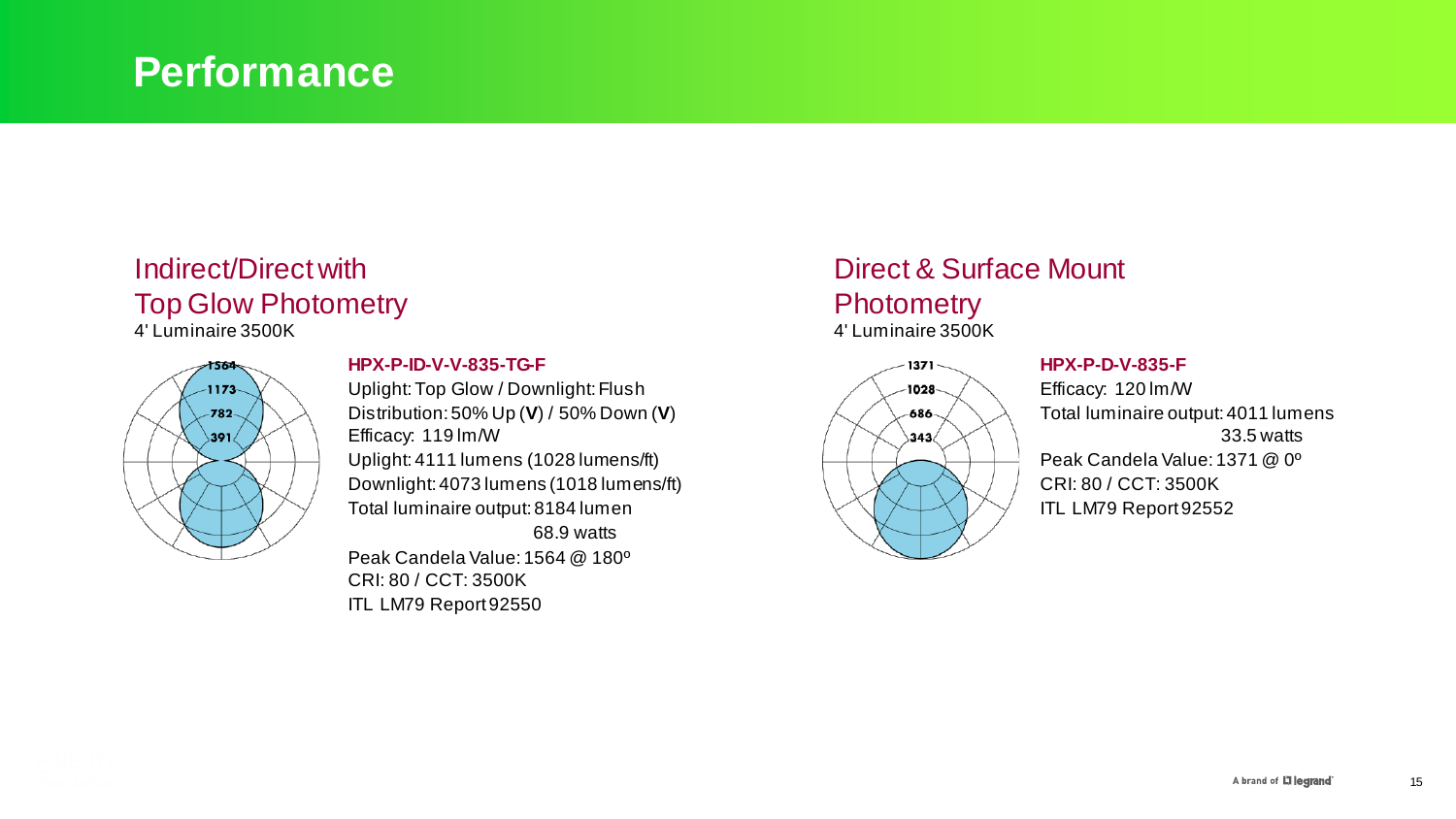### **Performance**

### Indirect/Direct with Widespread Optic Photometry

4' Luminaire 3500K



#### **HPX-P-ID-V-V-835-WSO-F**

Uplight: Widespread Optic / Downlight: Flush Distribution: 51% Up (**V**) / 49% Down (**V**) Efficacy: 119 lm/W Uplight: 4223 lumens (1056 lumens/ft) Downlight: 4005 lumens (1001 lumens/ft) Total luminaire output: 8228 lumens 69.0 watts Peak Candela Value: 1375 @ 0º

CRI: 80 / CCT: 3500K ITL LM79 Report 92549

### Recessed Photometry

4' Luminaire 3500K



#### **HPX-R-D-V-835-F**

Efficacy: 124 lm/W Total luminaire output: 4127 lumens 33.2 watts Peak Candela Value: 1413 @ 0º CRI: 80 / CCT: 3500K ITL LM79 Report 93256